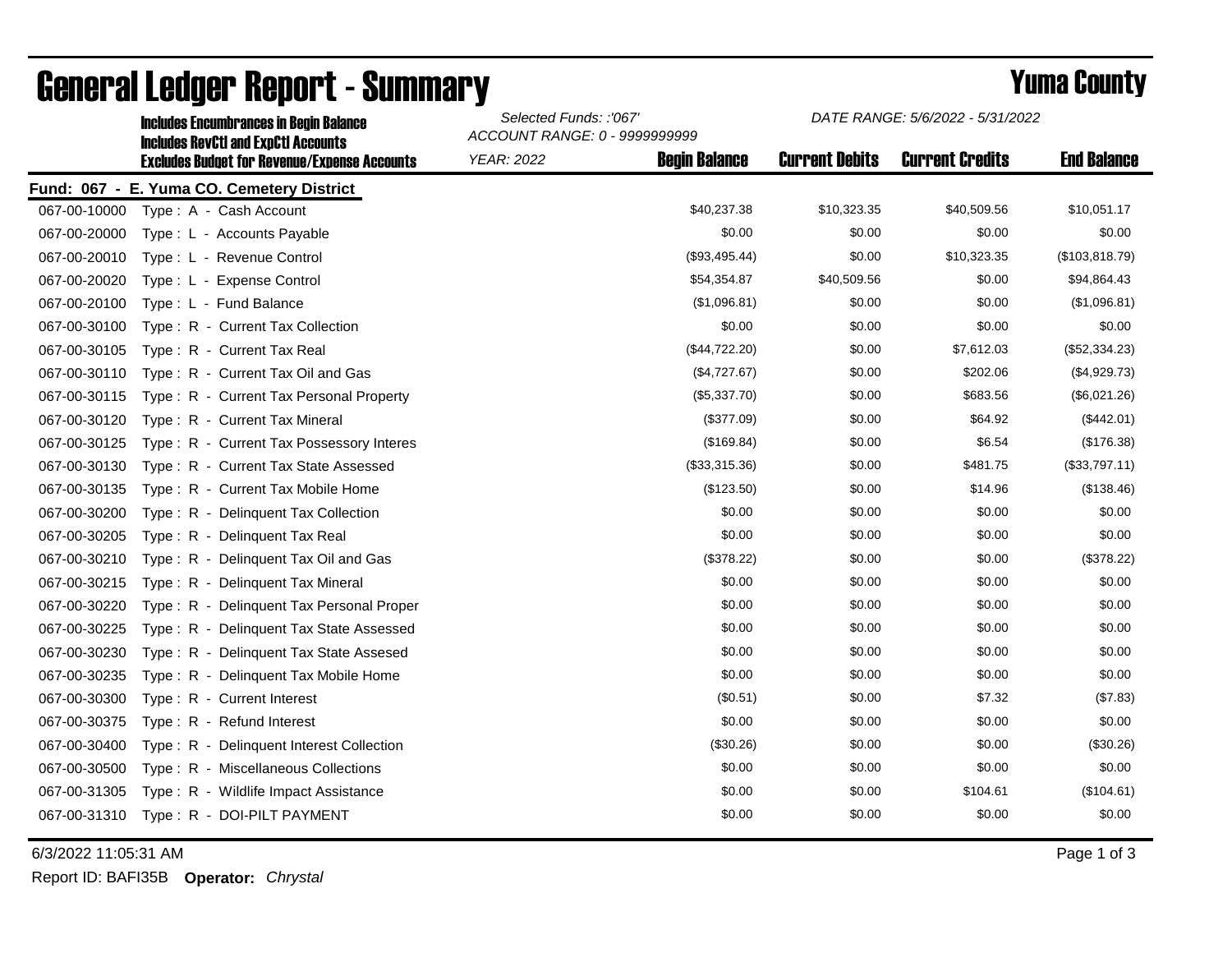| <b>Includes Encumbrances in Begin Balance</b><br>Includes RevCtI and ExpCtI Accounts |                                           | Selected Funds: :'067'<br>ACCOUNT RANGE: 0 - 9999999999 |                       | DATE RANGE: 5/6/2022 - 5/31/2022 |                    |
|--------------------------------------------------------------------------------------|-------------------------------------------|---------------------------------------------------------|-----------------------|----------------------------------|--------------------|
| <b>Excludes Budget for Revenue/Expense Accounts</b>                                  | <b>YEAR: 2022</b>                         | <b>Begin Balance</b>                                    | <b>Current Debits</b> | <b>Current Credits</b>           | <b>End Balance</b> |
| Fund: 067 - E. Yuma CO. Cemetery District                                            |                                           |                                                         |                       |                                  |                    |
| 067-00-32100<br>Type: R - Transfers In                                               |                                           | \$0.00                                                  | \$0.00                | \$0.29                           | (\$0.29)           |
| Type: R - Auto Tax B Collection<br>067-00-33000                                      |                                           | (\$3,249.66)                                            | \$0.00                | \$703.66                         | (\$3,953.32)       |
| Type : $R -$ Auto Tax A & F Collection<br>067-00-33100                               |                                           | (\$1,063.43)                                            | \$0.00                | \$441.65                         | (\$1,505.08)       |
| 067-00-49100<br>Type: X - Treasurer Fees                                             |                                           | \$2,666.10                                              | \$272.18              | \$0.00                           | \$2,938.28         |
| 067-00-49401<br>Type: X - Transfer Out                                               |                                           | \$0.00                                                  | \$0.00                | \$0.00                           | \$0.00             |
| Type: X - Checks Written / ACH Transfer<br>067-00-49500                              |                                           | \$51.688.77                                             | \$40.237.38           | \$0.00                           | \$91,926.15        |
|                                                                                      | Fund: 067 - E. Yuma CO. Cemetery District | (\$39,140.57)<br>Totals :                               | \$91,342.47           | \$61.156.26                      | (\$8,954.36)       |
| <b>Total Fund Revenues:</b>                                                          | \$10,323,35                               | <b>Total Fund Expenses:</b>                             | \$40,509.56           | <b>Net Revenue Over Expense:</b> | (\$30,186.21)      |

## General Ledger Report - Summary **Example 2018** Yuma County